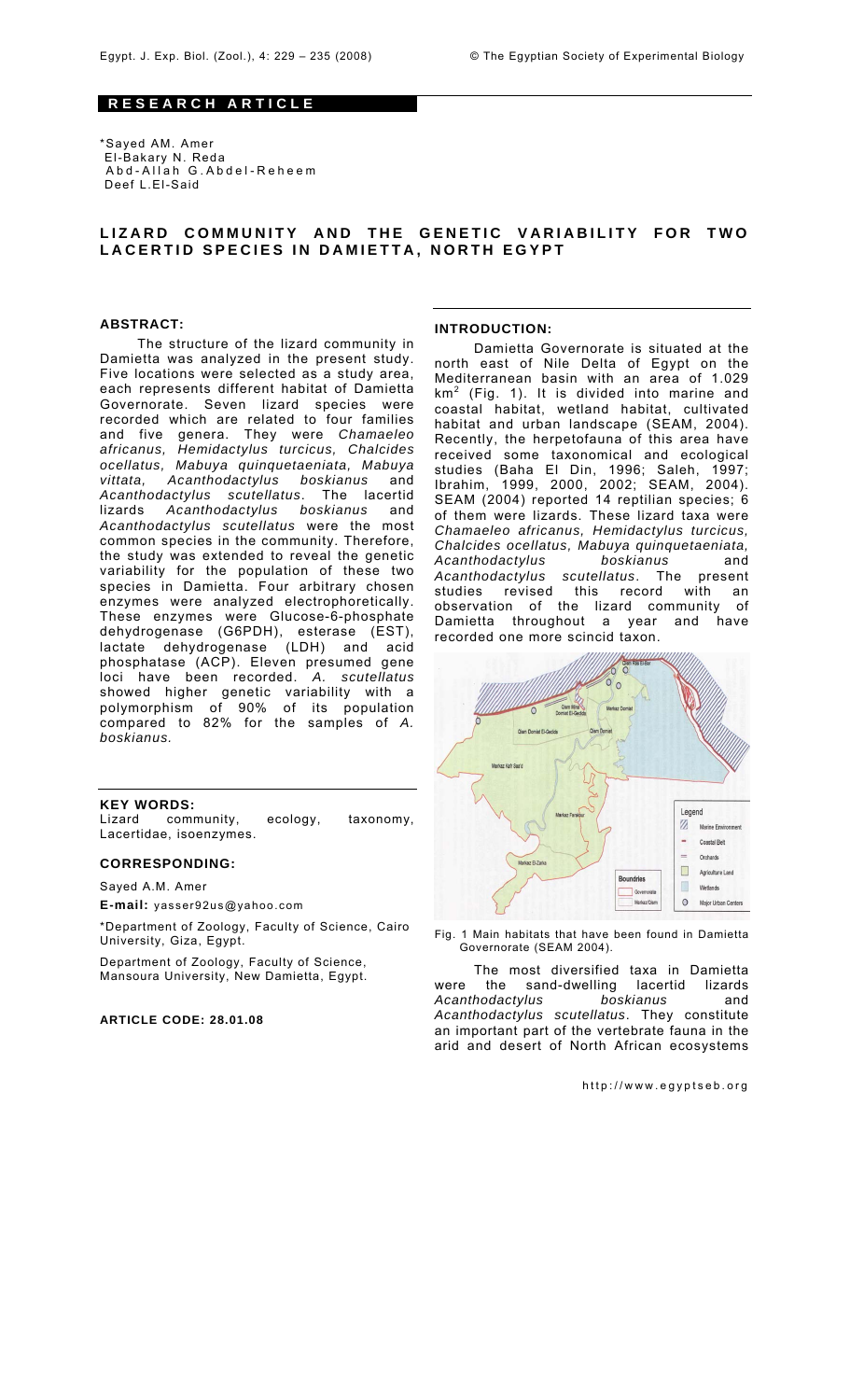(Nouїra and Blanc, 1994). As such, they have been the subject of many ecological (Aljohany and Spellerberg, 1989; Mellado and Olmedo, 1991; Belliure and Carrascal, 1996; Crochet et al., 2003), behavioural (Day et al., 1999; Sword et al., 2000) and taxonomic studies (Arnold, 1983; Blanc and Carious, 1987; Baha El Din, 1994; Harris and Arnold, 2000; Amer and Sallam, 2006; Baha El-Din, 2007).

The present study therefore was extended to analyze four arbitrary chosen enzymes electrophoretically for *Acanthodactylus boskianus* and *A. scutellatus*  and the resultant data was used to reveal the genetic variability for these two lacertids.

## **MATERIAL AND METHODS:**

### **A- Study area:**

In the present study, five locations were selected, each represents different habitat of Damietta Governorate. They were:

1. North Coast of New Damietta City (Marine and Coastal Habitat).

- 2. El-Debba (Marine and Coastal Habitat).
- 3. Manzala Lake (Wetland Habitat).
- 4. El-Sinania Village (Cultivated Habitat).
- 5. El-Asr (Urban Land Scape).

#### **B- Sampling and identification:**

All locations of the study area were visited monthly from April 2005 to March 2006. The specimens were caught by the aid of the sticky traps or picked up by voluntaries. The samples were then labelled and preserved in 10% formalin. The specimens were identified according to the reviews of Hussein and Darwish (2001).

### **C- Isoenzymes:**

Ten samples of *A. boskianus* and *A. scutellatus* were collected from the sandy dunes of the Mediterranean coastal zone. Animals were dissected and livers were taken and immediately stored at -20 $^{\circ}$ C. 0.5 g of the stored tissues was thawed, homogenized in 1 ml cold bidistilled water and centrifuged (3000 rpm,  $4^{\circ}$ C for 5 min). 50  $\mu$ l of the clear supernatant were mixed with 20 µl of protein dye (1% Naphthalene Black-P) and 20 µl of 2% sucrose and then were applied in polyacrylamide gel.

Four arbitrary chosen enzymes were<br>investigated. Glucose-6-phosphate dehydro-Glucose-6-phosphate dehydrogenase (G6PDH), esterase (EST) and lactate dehydrogenase (LDH) were electerophoretically assayed according to the method of Shaw and Prasad (1970) while acid phosphatase (ACP) was assayed according to Michlson and DuBois (1981).

#### **D- Statistics:**

The electerophoretic bands of enzyme activity were designated using the system of

http://www.egyptseb.org ISSN: 12895 – 2007

nomenclature suggested by Allendorf and Utter (1978). An abbreviation which corresponds to the name of the enzyme designated each locus. When multiple loci were involved, the fasted anodal protein band was designated as locus one, the next as locus two and so on.

Allelic variants were identified by their relative mobility. The allele producing the fastest anodally band was designated as a, the next as b and so.

The allelic frequencies were calculated according to the formula given by Ferguson (1980): 2H0+He/2N. H0: Number of homozygotes for that allele, He: Number of heterozygotes for that allele, N: Number of individuals examined.

The genetic variability between the two species was measured by four parameters (Nei, 1975): A, P, he and H where A= mean number of alleles per locus, P= number of polymorphic loci, he= expected frequency of heterozygotes per locus. he was calculated according to the formula: he=1- $\Sigma$ Xi<sup>2</sup> where Xi = frequency of i-th allele at X-locus. H: Mean heterozygosity and it is calculated according to the following formula: H=Σ he /r where r is the number of all loci studied.

## **RESULTS:**

### **Survey of Lizards at Damietta:**

Seven species that are related to four families and five genera were recorded in the present study. The recorded species are listed (see Saleh, 1997 and SEAM, 2004 for their synonymy) using common English, scientific and arabic names, respectively (Table 1).

Table 1. List of lizard species collected from Damietta at spring, summer, and autumn 2005

| English name                  | Scientific name                                      | Arabic<br>name              | Family          |
|-------------------------------|------------------------------------------------------|-----------------------------|-----------------|
| African<br>Chamaeleon         | Chamaeleo africanus                                  | حر باء<br>خضر اء            | Chamaeleontidae |
|                               | برص منزلی   Warty qecko <b>Hemidactylus turcicus</b> |                             | Gekkonidae      |
| Ocellated skink<br>Bean skink | Chalcides ocellatus<br>Mabuya quinquetaeniata        | سحلية دفانة<br>سحلبة جر ابة | Scincidae       |
| <b>Banded skink</b>           | Mabuya vittata                                       | سطية جراية<br>مخططة         |                 |
| Bosc's lizard                 | Acanthodactylus<br>boskianus                         | سقنقور خشن                  | Lacertidae      |
| Nidua lizard                  | Acanthodactylus<br>scutellatus                       | سقنقو ر<br>الر مل الكنبر    |                 |

These lizards occupy a wide range of habitats (Table 2) from the extremely arid desert to the cultivated fields of the Nile Delta and even human habitations in large cities (urban habitats). All the samples were collected during 2005.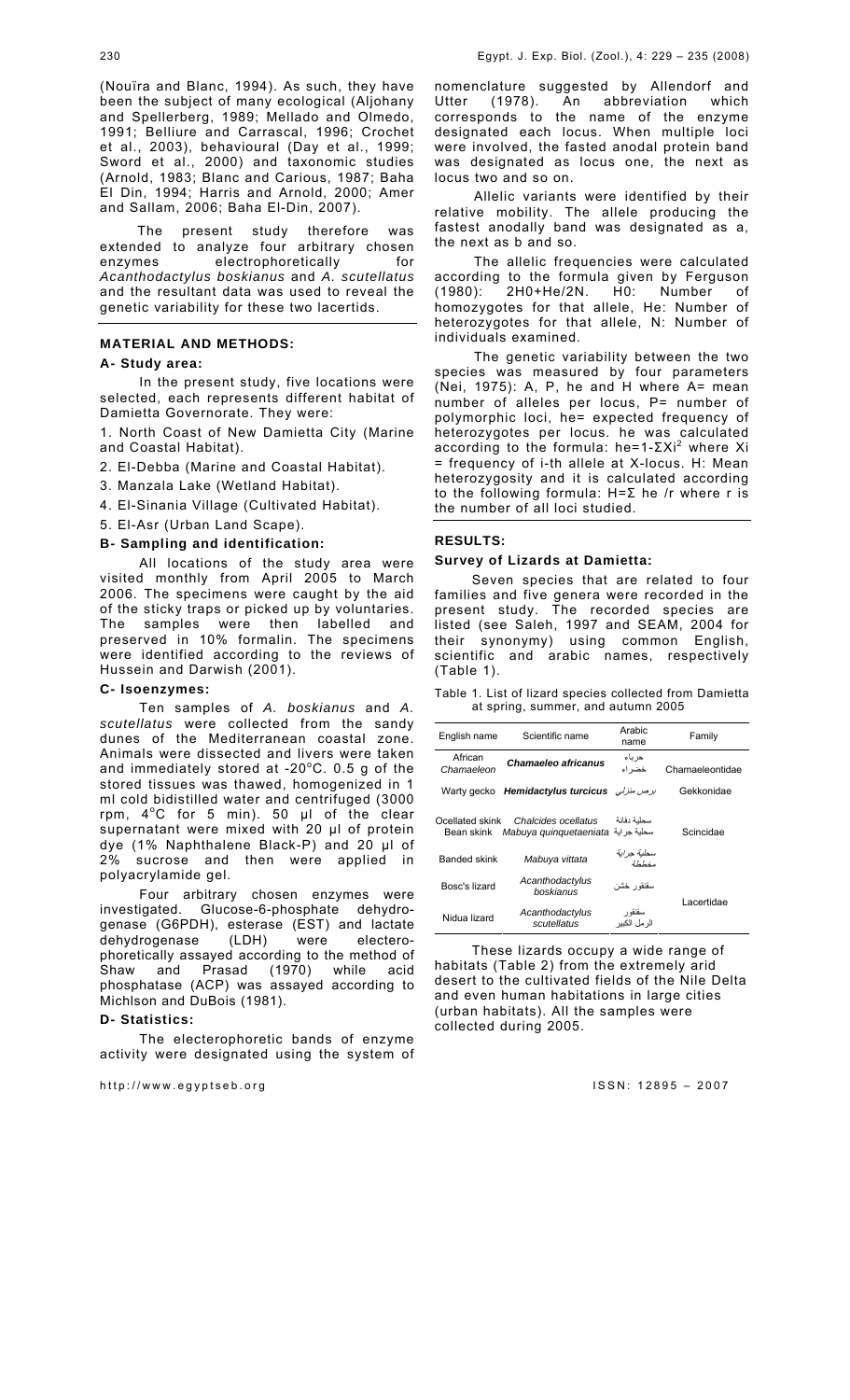Table 2. Distribution of lizard species that have been recorded in Damietta at different study area

| <b>Species</b>      | Fnvironment |         |            |            |  |
|---------------------|-------------|---------|------------|------------|--|
|                     | Coastal     | Wetland | Cultivated | Urban      |  |
|                     |             |         |            |            |  |
| African chamaeleon  | x           |         | <b>XXX</b> | x          |  |
| Warty gecko         | -           | ۰       |            | <b>XXX</b> |  |
| Ocellated skink     | ХX          |         | xх         | <b>XXX</b> |  |
| Bean skink          | ۰           | -       | xх         | <b>XXX</b> |  |
| <b>Banded skink</b> | ХX          |         |            |            |  |
| Bosc's lizard       | <b>XXX</b>  | -       |            |            |  |
| Nidua lizard        | <b>XXX</b>  |         |            |            |  |
|                     |             |         |            |            |  |

 (-) No species was found, (X) low distribution, (XX) relatively high distribution, (XXX) extremely wide distribution.

## **Family Chamaeleontidae:**

One species was surveyed.

**African Chamaeleon:** *Chamaeleo africanus,*  African *Chamaeleon*, Basilisk *Chamaeleon*, حرباء خضراء

### **Habitats:**

*Chamaeleon* was recorded in all the studied habitats of Damietta, but it seems to be highly frequented in cultivated areas. Mostly this species was noticed inhabiting trees or shrubs in cultivated areas. In coastal habitat, it was rarely recorded in vegetation area. In countryside of the urban area, it was recorded on roads. It was collected from North Coast of New Damietta at May, from El-Sinania at June and from El-Asr at May.

## **Family Gekkonidae:**

One species was surveyed at the different studied locations.

**Warty gecko:** *Hemidactylus turcicus*, Turkish gecko, Warty gecko, منزلي برص

## **Habitats:**

Mostly this species associated with human dwelling. It rarely inhabits agriculture or wetland environment. It was collected from El-Asr at April, June and October.

## **Family Scincidae:**

Three species were surveyed from different studied locations that are belonging to two genera, *Chalcides* and *Mabuya*.

**Ocellated skink:** *Chalcides ocellatus*, Eyed skink, ocellated skink, دفانة سحلية

#### **Habitats:**

Eyed skink was noticed living under sand or dead vegetation. It was observed in sandy desert and banks of irrigation canals in the cultivated area. It was collected from El-Asr at August, from North Coast of New Damietta at May and from El-Sinania at May and September.

**Bean skink:** *Mabuya quinquetaeniata*, Bean skink, Blue tailed skink, جراية سحلية

**Habitats:** 

Bean skink was observed in gardens and other green areas within towns and villages. This species is frequently noticed in the wild agricultural land, scrub land, houses and around human occupation. It was collected from El-Asr at May and from El-Sinania at June.

**Banded skink:** *Mabuya vittata***,** Bridled skink, سحلية جراية مخططة **,**skink Banded

## **Habitats:**

Banded skink was found throughout the costal area. It rarely inhabits vegetated desert areas and margins of cultivation. It was collected from North Coast of New Damietta at June.

#### **Family Lacertidae**

Two species were surveyed at different studied areas.

**Bosc's lizard:** *Acanthodactylus boskianus,*  Bosc's lizard خشن سقنقور

# **Habitats:**

Bosc's lizard was recorded only in coastal and urban habitats. It seemed to be highly distributed in costal sandy area with sparse vegetations being abundant at sand dunes between sparse vegetation. A lot of individuals were collected from coastal habitat at north coast of New Damietta and El-Debba. Some individuals showed either forked tail or wounds of limbs at the beginning of autumn. Abundance of juveniles was observed at the end of August and during September.

**Nidua lizard:** *Acanthodactylus scutellatus,*  سقنقور الرمل الكبير ,lizard Nidua

### **Habitats:**

Nidua lizard was found only in sand dunes at coastal habitat. It is usually inhabiting the disperse vegetation in sand dunes. Individuals were collected from North Coast of New Damietta and El-Debba at June, May, August, September and October. It was found sympatrically with Bosc's lizards.

# **Isoenzymes:**

The electrophoretic behaviour of the four studied isoenzymes is shown in figure 2*.* The allelic frequencies for the selected isoenzymes were listed in table 3. These frequencies were calculated according to the number of alleles recognized per each locus. The four isoenzymes studied have recorded thirteenisozymic forms that are controlled by eleven presumed loci (where LDH is controlled only by two subunits). They showed thirty two alleles. The data indicated that  $LDH_1$ ,  $LDH_4$ ,  $EST_4$  and  $ACP_2$  were recorded only in *A. boskianus.*  $EST_2$  and  $EST_3$  were recorded only in the samples of *A. scutellatus*.

ISSN: 12895 – 2007 http://www.egyptseb.org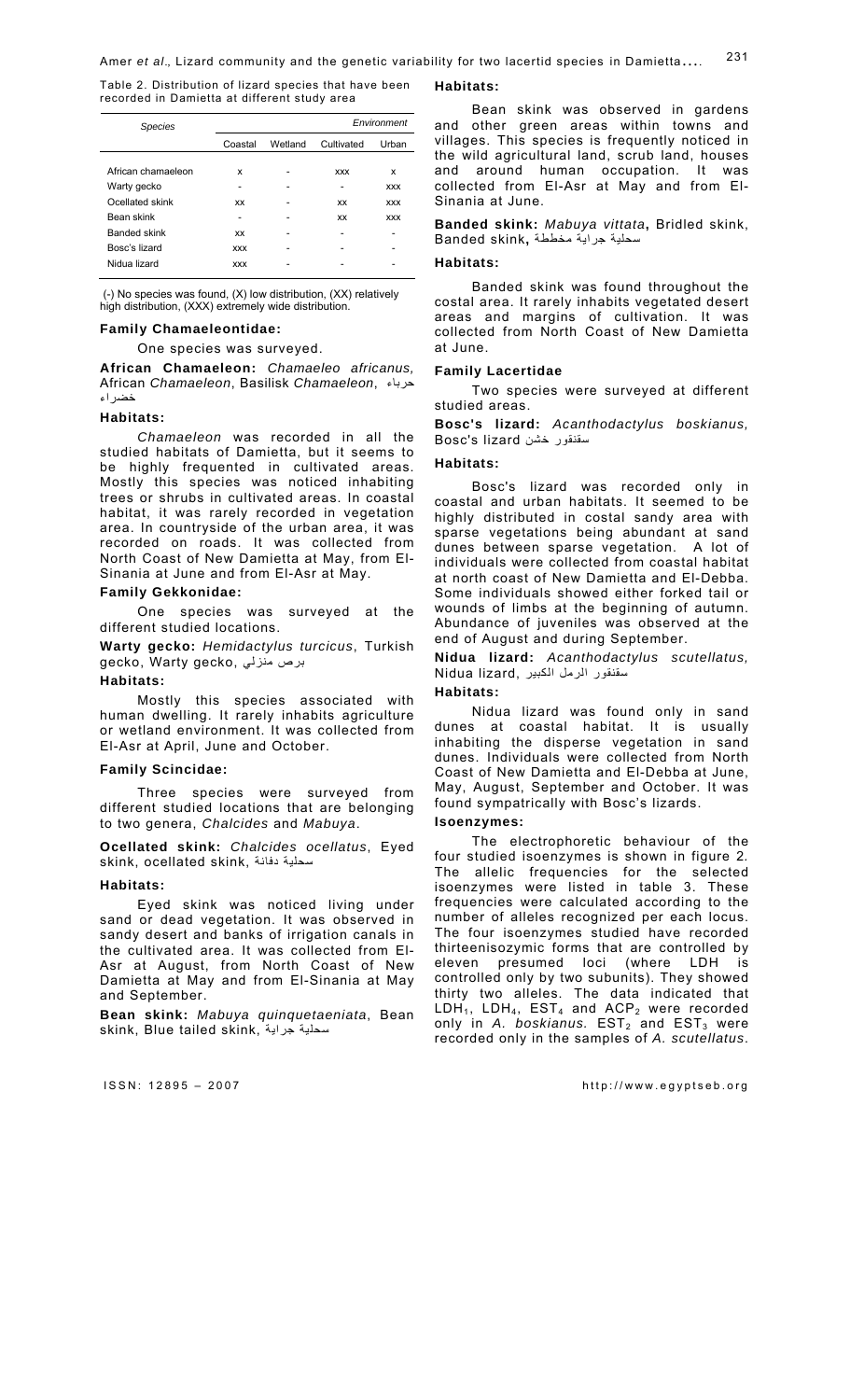All the other forms were recorded in both species with different allelic frequencies.

Table 3. Allele frequencies at thirteen isozymic forms in the two Acanthodactylus species. Number of samples at each allele is indicated between brackets*. he* is the frequency of heterozygotes per locus

| Allele                                                                                                                             | A. boskianus             | A. scutellatus                     |
|------------------------------------------------------------------------------------------------------------------------------------|--------------------------|------------------------------------|
| $G6PDH_1^a$<br>$G6PDH_1^b$<br>$h_{\rm e}$                                                                                          | 0.6(3)<br>0.4(2)<br>0.48 | 0.4(2)<br>0.6(3)<br>0.48           |
| $G6PDH2a$<br>$G6PDH2b$<br>G6PDH <sub>2</sub> °<br>$h_{\rm e}$                                                                      | 0.6(3)<br>0.4(2)<br>0.48 | 0.8(4)<br>0.2(1)<br>0.32           |
| G6PDH <sub>3</sub> <sup>a</sup><br>$G6PDH_3'$<br>he                                                                                | 0.2(1)<br>0.8(4)<br>0.32 | 0.4(2)<br>0.6(3)<br>0.48           |
| $EST_1^a$<br>$EST_1^b$<br>h <sub>e</sub>                                                                                           | 0.6(3)<br>0.4(2)<br>0.48 | 0.2(1)<br>0.8(4)<br>0.32           |
| $\begin{array}{cc} \mathsf{EST_2}^\mathsf{a} \\ \mathsf{EST_2}^\mathsf{b} \\ \mathsf{EST_2}^\mathsf{c} \end{array}$<br>$h_{\rm e}$ | 0.4(2)<br>0.6(3)<br>0.48 | 1.0(5)<br>-                        |
| $EST^a_{3}$<br>$EST^b_{3}$<br>$h_{\rm e}$                                                                                          | 0.4(2)<br>0.6(3)<br>0.48 | 1.0(5)<br>$\qquad \qquad -$        |
| $EST_4^a$<br>$EST_4^b$<br>$h_{\rm e}$                                                                                              | 1.0(5)                   | 0.4 (2)<br>0.6(3)<br>0.48          |
| $LDH_1^a$<br>$LDH_1^b$<br>$h_{\rm e}$                                                                                              | 1.0(5)                   | 0.8(4)<br>0.2(1)<br>0.32           |
| $LDH2a$<br>LDH <sub>2</sub><br>$LDH_2^{-c}$<br>$h_{\rm e}$                                                                         | 0.2(1)<br>0.8(4)<br>0.32 | 0.2(1)<br>0.2(1)<br>0.6(3)<br>0.56 |
| LDH <sub>3</sub> <sup>a</sup><br>$LDH_3^b$<br>$LDH_3^{\circ}$<br>$LDH_3^{\circ}$<br>$h_{\rm e}$                                    | 0.8(4)<br>0.2(1)<br>0.32 | 0.2(1)<br>0.6(3)<br>0.2(1)<br>0.56 |
| LDH <sub>4</sub> <sup>a</sup><br>b<br>$LDH_4$<br>$LDH_4^c$<br>$h_{\rm e}$                                                          | 1.0(5)                   | 0.6(3)<br>0.2(1)<br>0.2(1)<br>0.56 |
| ${ACP_1}^a$<br>ACP <sub>1</sub> <sup>b</sup><br>he                                                                                 | 0.2(1)<br>0.8(4)<br>0.32 | 0.6(3)<br>0.4(2)<br>0.48           |
| $ACP2a$<br>$ACP2b$<br>${ACP_2}^c$<br>$h_{\rm e}$                                                                                   | 1.0(5)                   | 0.2(1)<br>0.8(4)<br>0.32           |

*A. scutellatus* showed higher genetic variability with a polymorphism of 90% and mean number of alleles per locus  $A = 1.63$ (Table 4). *A. boskianus* showed lower genetic variability and the polymorphism was 82% with mean number of alleles per locus  $A = 1.63$ .

http://www.egyptseb.org ISSN: 12895 – 2007

| A                                    | 2 | 3 | 5 | 6 | 7  | 8 | 9 | 10 |  |
|--------------------------------------|---|---|---|---|----|---|---|----|--|
| G6PDH <sub>3</sub>                   |   |   |   |   | ñо |   |   |    |  |
| G6PDH <sub>2</sub>                   |   |   |   |   |    |   |   |    |  |
| G6PDH <sub>1</sub>                   |   |   |   |   |    |   |   |    |  |
|                                      |   |   |   |   |    |   |   |    |  |
|                                      |   |   |   |   |    |   |   |    |  |
| $\, {\bf B}$                         |   |   |   |   |    |   |   |    |  |
| EST <sub>4</sub>                     |   |   |   |   |    |   |   |    |  |
| EST <sub>3</sub>                     |   |   |   |   |    |   |   |    |  |
| EST <sub>2</sub>                     |   |   |   |   |    |   |   |    |  |
| EST <sub>1</sub>                     |   |   |   |   |    |   |   |    |  |
|                                      |   |   |   |   |    |   |   |    |  |
| $\mathbf{C}$                         |   |   |   |   |    |   |   |    |  |
| LDH <sub>4</sub>                     |   |   |   |   |    |   |   |    |  |
|                                      |   |   |   |   |    |   |   |    |  |
| LDH <sub>3</sub><br>LDH <sub>2</sub> |   |   |   |   |    |   |   |    |  |
| $LDH_1$                              |   |   |   |   |    |   |   |    |  |
|                                      |   |   |   |   |    |   |   |    |  |
| D                                    |   |   |   |   |    |   |   |    |  |
| ACP <sub>2</sub>                     |   |   |   |   |    |   |   |    |  |
| ACP <sub>1</sub>                     |   |   |   |   |    |   |   |    |  |
|                                      |   |   |   |   |    |   |   |    |  |

Fig. 2 Electrophoretic behaviours of glucose-6 phosphate dehydrogenase (A), esterase (B), lactate dehydrogenase (C) and acid phosphatase (D) isoenzymes in *Acanthodactylus boskianus* (1- 5) and *A. scutellatus* (6-10) from the cosal zone of Damietta governorate

The estimated heterozygosity (H) for the species studied was calculated (Table 4). The higher value (H = 0.44) was recorded for *A. scutellatus*. This value indicates that 44% of the specimens examined were heterozygotes. *A. boskianus* showed lower heterozygosity (H=0.33) and 33% of the specimens examined were heterozygotes.

Table 4. Estimates of degree of genetic variation based on the electrophoretic analysis for the samples studies

| <b>Species</b> |    |      |      |
|----------------|----|------|------|
| A. boskianus   |    | 1.63 | 0.33 |
| A. scutellatus | 10 | 1 63 | 44 ا |

### **DISCUSSION:**

## **Lizard Community in Damietta:**

In a recent study (SEAM, 2004) 14 species of reptiles have been reported in Damiettta Governorate. Six of them were<br>lizards, viz, Chamaeleo africanus, viz, *Chamaeleo africanus*, *Hemidactylus turcicus*, *Chalcides ocellatus, Mabuya quinquetaeniata*, *Acanthodactylus boskianus* and *Acanthodactylus scutellatus*. The present study has collected, besides these six species, one scincid lizard *Mabuya vittata* which was not recorded by SEAM (2004). This species was observed in the coastal habitat near the western border of the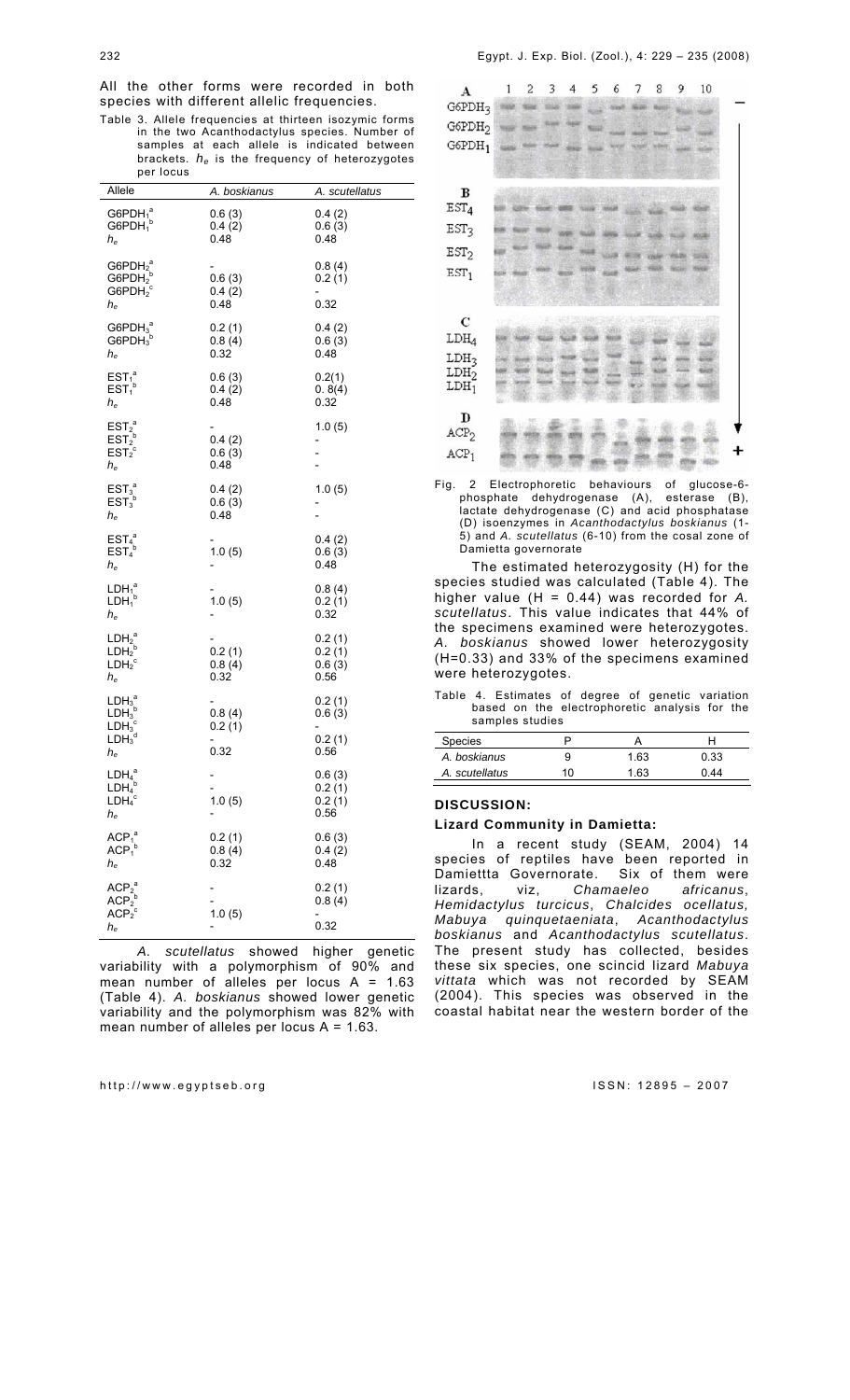Governorate. This study showed that *Acathodactylus boskianus* and *Acathodactylus scutellatus* were the most abundant species in the coastal area. Similarly, Ibrahim (1990) and Ibrahim *et al*. (2000) reported the abundance of both species in the coastal sand dunes of north Egypt extending east to Sinai. The authors attributed this abundance to the extreme locomotion of these taxa in the coastal sand dunes. In agreement to our observation, the activity of *A. boskianus* and *A. scutellatus* seemed to depend considerably on time of sunrise and sunset (Ibrahim *et al.*, 2000). The current study observed that *A. boskianus* and *A. scutellatus* were active in sunny days throughout the year being highest in summer and lowest in winter. The same findings were recorded by Ghobashi *et al*. (1990).

Extensive field observations for the foraging activity of *A. boskianus* and *A. scutellatus* revealed that these species would spend most time motionless waiting to ambush the prey. Pianka (1966) considered *A. boskianus* and *A. scutellatus* a sit-and-wait predator.

Similar to Saleh (1997), the present study has recorded that the Turkish *Hemidactylus turcicus* is abundant in different urban stations. According to Ibrahim (2000), *Hemidactylus turcicus* is widely distributed and is observed on the walls of all buildings nocturnally. It is active immediately after sunset until the first light of the following day. Some individuals were observed frequently around electric lamps waiting a relatively long time for feeding up on moving insects. Vaclav and Zbysek (1985) reported that despite the nocturnal life of the gecko, it also appears at the entrance to its hiding-place during the daytime, to bask for a short time in the sun.

Ocellated skink, *Chalcides ocellatus* was abundant in cultivated and urban areas. Saleh (1997) reported that this species is widely distributed throughout the Mediterranean coastal desert areas of Egypt to Sinai, as well as the Nile Valley and Delta. In the present study, this diurnal species was mainly observed in the morning before it becomes hot, being generally basking in the sun patches under bushes.

## African *Chamaeleon* was rarely surveyed and collected from only cultivated and urban stations. The present observation agrees with Saleh (1997) who reported that this species is distributed only throughout cultivated areas of Nile Valley and Delta in Egypt. On the other hand, Ibrahim (2002) stated that although *Chamaeleon* is uncommon, it was observed in most stations. Despite their arboreality, some individuals were observed walking on the ground, even during midday in June and July. At night, they were observed sleeping on bushes.

In the present work, Although Bean skink, *Mabuya quinquetaeniata* was highly distributed in cultivated and urban stations, a single record of Banded skink, *Mabuya vitatta* was conducted in the western margins of Damietta. The present observation agrees with Saleh (1997) who reported that Bean skink is widely distributed throughout the Nile Valley and Delta and adjacent reclaimed cultivated land, while banded skink is limited to vegetated desert areas and margins of cultivation at the northern fringes of the Delta. **Isoenzymes:** 

 Isoenzymatic and morphological tools are still up to date applicable for lizard systematics (Buth and Murphy, 1999; Pinho *et al*., 2003; Busack and Lawson, 2006; Arnold *et al*., 2007). In this study, the genetic variability in the samples of *A. boskianus*  indicated that 33% of the specimens were heterozygotes. *A. scutellatus* showed higher heterozygosity and indicated that 44% of the examined specimens were heterozygotes. This heterozygosity was shown to be comparable to that observed for other lizards studied like agamids (Amer, 2000), scincids (Abdel-Megeid, 1991) and lacertids (Blanc and Carious, 1987). However, the genetic variability for the Egyptian *Acanthodactylus* was slightly higher than that calculated by Blanc and Carious (1987) for Tunisian *Acanthodactylus* (their mean heterozygosity was ranked from 14% to 28%). These results may indicate high adaptation (Soulé, 1976) for the genus to the sandy dunes habitat of Damietta region and that *A. scutellatus* seemed to be the most variable, the most adapted lizard and with the largest population size.

## **REFERENCES:**

- Abdel-Megeid SSA. 1991. Close relationship between the Egyptian lizards family Lacertidae (Reptilia): Electrophoretic, morphometric and karyotypic studies. Ph. D. Thesis, Cairo University Press.
- Aljohany AMH, Spellerberg IF. 1989. Home range and vagility of the lizards *Acanthodactylus schmidti* and *Acanthodactylus boskianus*. Saudi Arabia. J. Arid Environ., 16: 79-86.

Allendorf FW, Utter FM. 1978. Population genetics. In: "Fish physiology (Hoar WS, Randal DJ, Brett JR. Eds.)", Academic Press, New York

- Amer SAM. 2000. Comparative genetic and morphometric investigation on four agamid lizards from Egypt (Agamidae: Reptilia). Egypt. J. Zool., 34: 27-46.
- Amer SAM, Sallam FAE. 2006. Mitochondrial DNA sequences of the Spiny-footed lizards, *Acanthodactylus boskianus* (Squamata:

ISSN: 12895 – 2007 http://www.egyptseb.org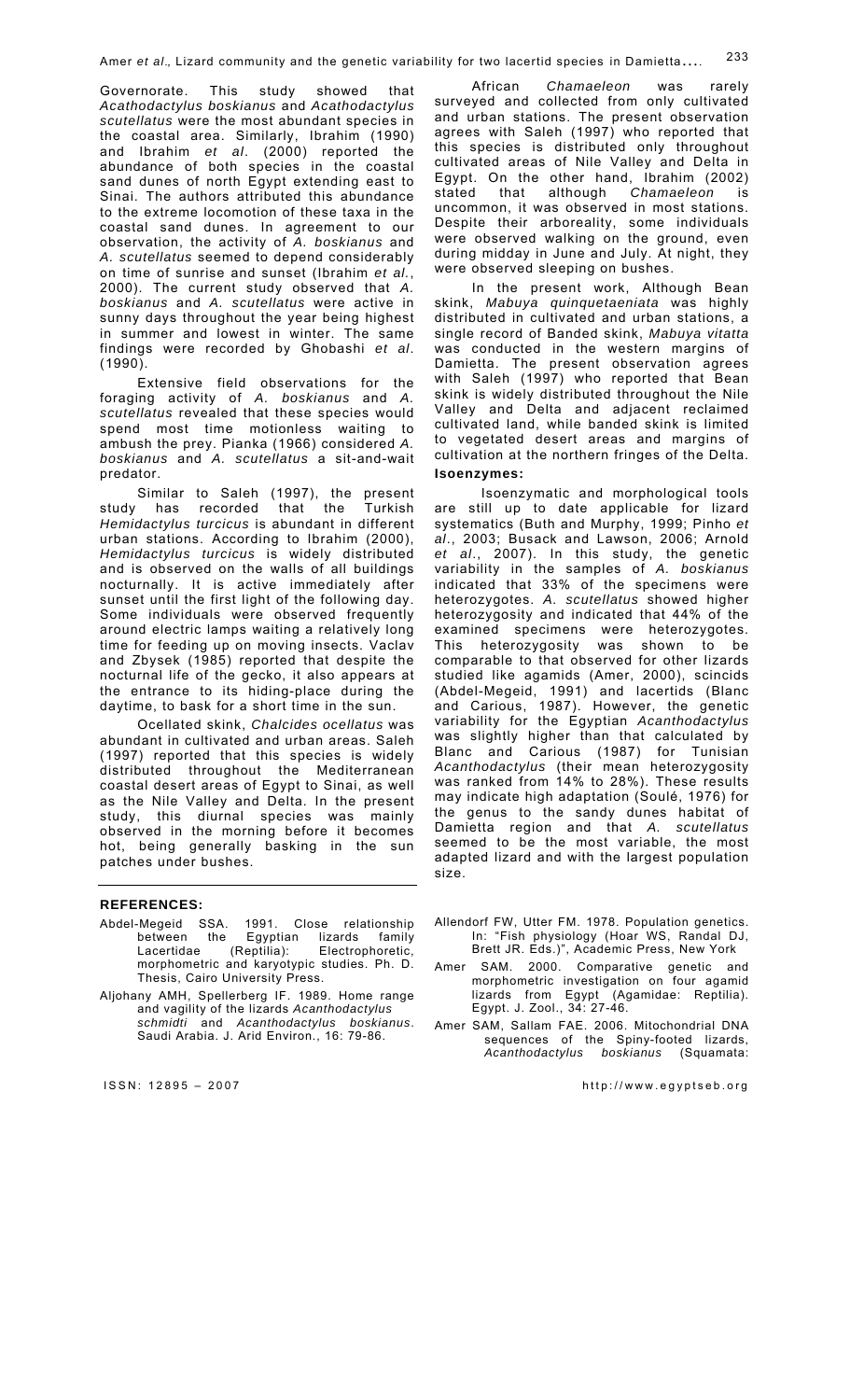Lacertidae): systematic implications. J. Egypt. Ger. Soc. Zool., 51(C): 1-13.

- Arnold EN. 1983. Osteology, genetalia relationships of *Acanthodactylus* (Reptilia: Lacertidae). Bull. Br. Mus. Nat. Hist. Zool., 44: 291-339.
- Arnold EN, Arribas O, Carranza S. 2007. Systematics of the Palaearctic and Oriental lizard tribe Lacertini (Squamata: Lacertidae: Lacertinae), with descriptions of eight new genera. Zootaxa, 1430: 1-86
- Baha El-Din SM. 1994. A contribution to the herpetology of Sinai. Br. Herpetol. Soc. Bull., 48: 18-72.
- Baha El-Din, SM. 1996. The occurrence of *Acanthodactylus longipes* Boulenger, 1918 in Egypt, with remarks on its identification and ecology. Zool. Mid. East, 12: 53-58.
- Baha El-Din SM. 2007. A new lizard of the *Acanthodactylus scutellatus* group (Squamata: Lacertidae) from Egypt. Zool. Mid. East, 40: 21-32
- Belliure J, Carrascal LM. 1996. Covariation of thermal biology and foraging mode in two Mediterranean lacertid lizards. Ecology, 77: 1163-1173.
- Blanc F, Carious ML. 1987. Geographical variability of the allozyme variation and genetic divergence between Tunisian lizards of the<br>sand-dewilling lacertid genus sand-dewilling lacertid *Acanthodactylus*. Genetics, 72: 13-25.
- Busack SD, Lawson R. 2006. Historical biogeography, mitochondrial DNA, and allozymes of *Psammodromus algirus*  (Lacertidae): a preliminary hypothesis. (Lacertidae): a preliminary<br>Amphibia-Reptilia, 27: 181-193
- Buth DG, Murphy RW. 1999. The use of isozyme characters in systematic studies. Biochem. Syst. Ecol., 27: 117*-*129
- Crochet PA, Geniez P, Ineich I. 2003. A multivariate analysis of the fringe-toed lizards of the *Acanthodactylus scutellatus* group (Squamata: Lacertidae): Systematic and biogeographical implications. Zool. J. Linn. Soc., 137: 1-38.
- Day LB, Crews D, Wilczynski W. 1999. Spatial and reversal learning in congeneric lizards with different foraging strategies. Anim. Behav., 57: 393-407.
- Ferguson A. 1980. Biochemical systematic and evolution. Glasgow and London, Blakie.
- Ghobashi A, Abu Egla M, Tantawy H, Ibrahim A. 1990. Herpetofunal survey of Al-Arish area (North Sinai) with special reference to their habitat and seasonal distribution. Proc. Zool. Soc. A. R. Egypt, 21: 237-290.
- Harris DJ, Arnold EN. 2000. Elucidation of the relationships of spiny-footed lizards, *Acanthodactylus* spp. (Reptilia: Lacertidae) using mitochondrial DNA sequence, with comments on their biogeography and evolution. J. Zool. London, 252: 35-362.
- Hussein HK, Darwish ADM. 2001. A survey of the herpetofuna of Bisha district, South of Saudi Arabia. J. Biol. Sci., 1(8): 728-730.

http://www.egyptseb.org ISSN: 12895 – 2007

- Ibrahim A. 1990. Survey and some biological studies on the herpetofauna in Al-Arish area, Northern Sinai. M.Sc. Thesis, pp. 200.
- Ibrahim A. 1999. A method of attaching radio transmitters to desert monitors, *Varanus griseus* in Zaranik protected area, North Sinai, Egypt. Br. Herpetol. Soc. Bull., 69: 47- 49.
- Ibrahim A. 2000. A radiotelemetric study of body temperature of *Varanus griseus* (Sauria: Varanidae) in Zaranik protected area, North Sinai, Egypt. Egypt. J. Biol., 2: 57-66.
- Ibrahim A. 2002. The reptile community in the Zaranik protected area, Northern Sinai, Egypt with special reference to their ecology and conservation. J. Union Arab Biol., 17(A): 1-16.
- Ibrahim A, Saleh A, Dixon R, Mohammed M. 2000. On the ecology of the fringed-toed lizard, *Acanthodactylus scutellatus* (Sauria: Lacertidae) in North Sinai, Egypt. J. Egypt. Ger. Soc. Zool., 32 (A): 335-355.
- Mellado J, Olmedo G. 1991. Use of space in Moroccan sand lizards, *Acanthodactylus*  (Reptilia, Lacertidae). J. Arid Environ., 20: 339-355.
- Michlson EH, Dubois L. 1981. An isoenzyme marker possibly associated with the susceptibility of *Biomphalaria glabrata* populations to *Schistosoma mansoni*. Acta Trop., 38: 419.
- Nei M. 1975. Molecular population genetics and evolution. North-Holland Pub. Company, Amsterdam.
- Nouïra S, Blanc C. 1994. Biodiversité et biogéographie des reptiles du sud Tunisien. Biogeog. Paris, 69: 89-104.
- Pianka ER. 1966. Convexity, desert lizards and spatial heterogeneity. Ecology, 47(4): 1055-1059.
- Pinho C, Harris DJ, Ferrand N. 2003. Genetic Polymorphism of 11 Allozyme Loci in Populations of Wall Lizards (*Podarcis* sp.) from the Iberian Peninsula and North Africa. Biochem. Genet., 41: 343-359
- Saleh M. 1997. Amphibians and Reptiles of Egypt. Publ. Nat. Biodivers. Unit, 6: 234.
- SEAM Programme Damietta Governorate Environmental Profile. 2004. Ministry of State for Environmental Affairs, Egyptian Environmental Affairs Agency, Entec UK Ltd., ERM, UK, Dept. Int. Dev.
- Shaw CR, Prasad R. 1970. Starch gel electrophoresis of enzymes: A compilation of recipes. Biochem*.* Genet., 4: 297-329.
- Soulé ME. 1976. Allozyme variation: Its determinants in space and time",. In: "Molecular evolution (Ayala FJ. Eds.)". Sinaui, Saunder land, Massachussets. pp: 60-77
- Sword GA, Simpson SJ, El-Hadi OTM, Wilps H. 2000. Density-dependent aposematism in the desert locus. Proc. Soc. Biol. Sci., 267(B): 63-68.
- Vaclav L, Zbysek V. 1985. Amphibians and Reptiles. Hamlyn Publishing Group Ltd., England.